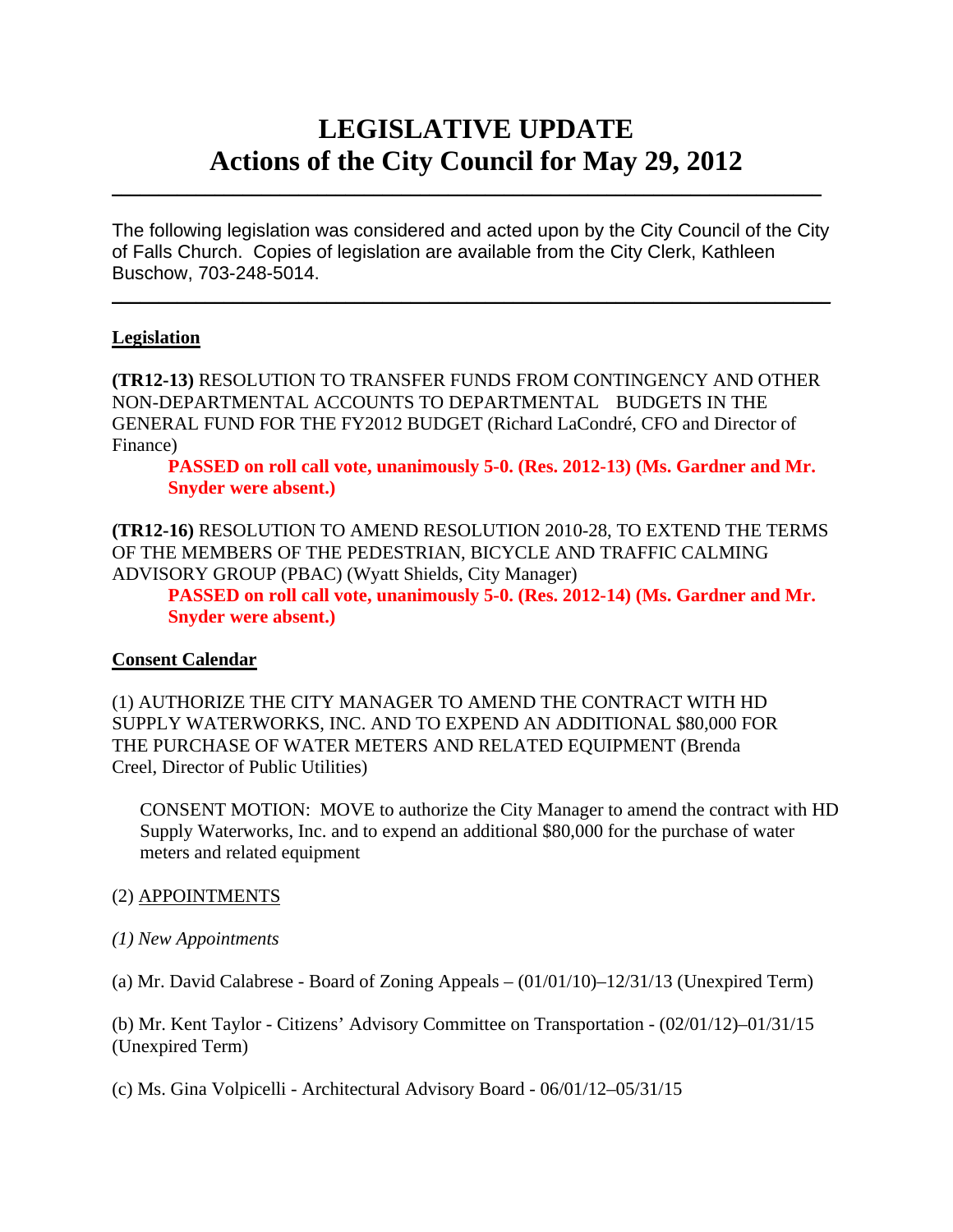(d) Mr. Brent Krasner - Board of Zoning Appeals  $- (01/01/09) - 12/31/12$  (Unexpired Term)

(e) Dr. Michael Bear - Northern Virginia Workforce Investment Board - (07/01/11)–06/30/15 (Unexpired Term)

(f) Ms. Suzanne Updike - Environmental Services Council - (03/01/12)–02/28/15 (Unexpired Term)

- (g) Mr. Robert Donaldson Tree Commission  $(4/01/10)$ –3/31/13 (Unexpired Term)
- (h) Mr. Mike Novotny PBAC, EDA Rep [08/09/10 ]– 10-31-12)

(i) Mr. Jeff Weaver – PBAC, At-Large Member [08/09/10 ]– 10-31-12)

(j) Mr. Hal Morgan - – PBAC, At-Large Member [08/09/10 ]– 10-31-12)

#### *(2) Reappointments*

- (a) Mr. Chester DeLong Library Board of Trustees 07/01/12–06/30/16
- (b) Mr. Bradley Gernand Library Board of Trustees 07/01/12–06/30/16
- (c) Ms. Connie Rydberg Retirement Board 05/01/12–04/30/15
- (d) Mr. David Chojnacky Tree Commission 04/30/12–03/31/15
- (e) Mr. Ed Saltzberg Economic Development Authority 12/01/11–11/30/15

#### **CONSENT ITEMS PASSED on roll call vote, unanimously 5-0. (Ms. Gardner and Mr. Snyder were absent.)**

#### **Other Business**

#### **Approval of Minutes**

**Minutes of July 29, 2010 PASSED unanimously on voice vote as presented. (Ms. Gardner and Mr. Snyder were absent.)** 

#### **Closed Session**

The Mayor announced that no further Council business would be conducted after the Closed Session.

Council went into Closed Session at 8:04 p.m. pursuant to Section 2.2-3711 (A)(7) of the Code of Virginia for "[c]onsultation with legal counsel and briefings by staff members or consultants